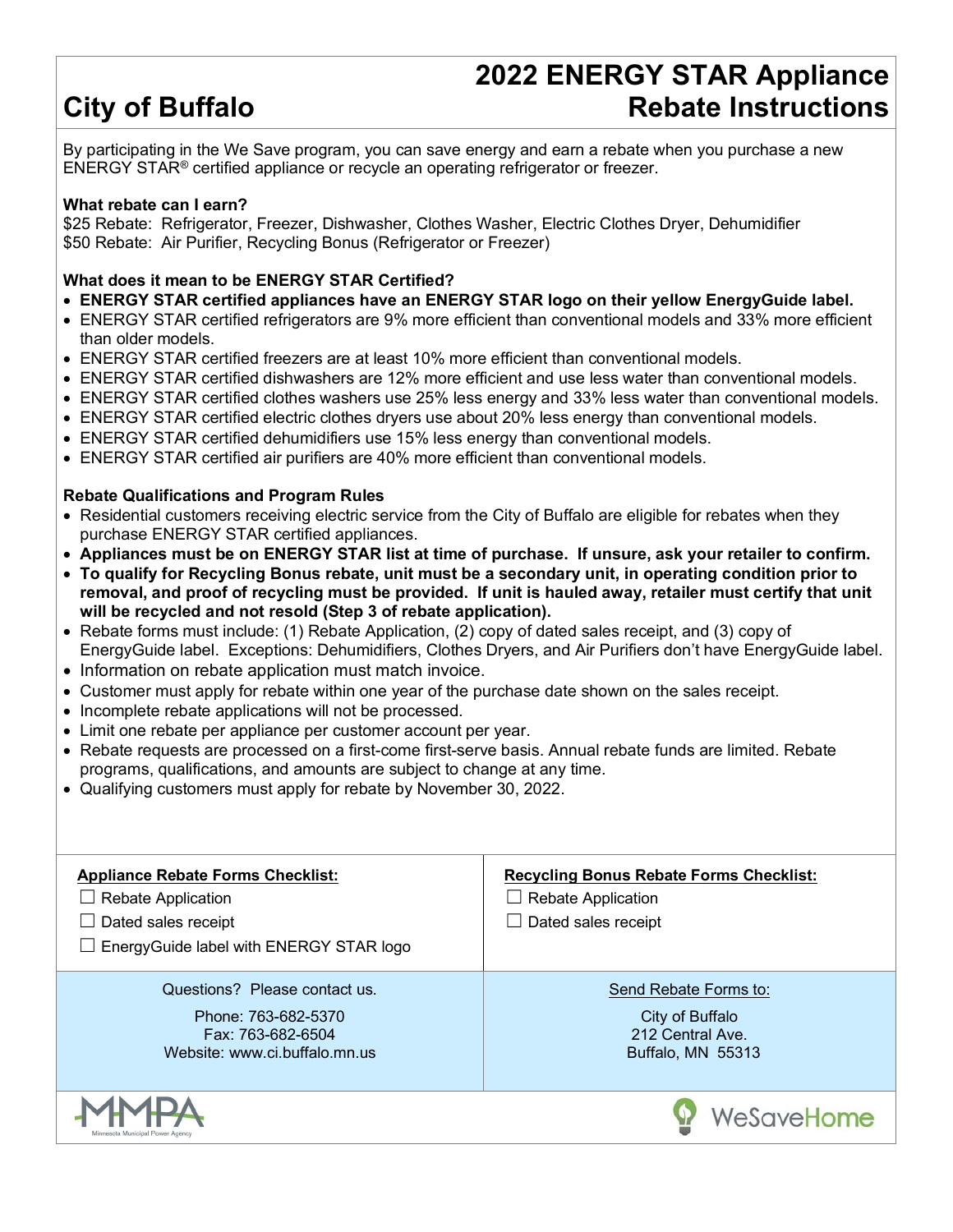### **2022 ENERGY STAR Appliance Rebate Application, 1 of 2**

| <b>City of Buffalo</b>                                                                                                                                                                                                                                                                                                                                                                                                                                                                                                                                                                                                                                                                                                                                                      |                                                    |                                     |                             | <b>Rebate Application, 1 of 2</b>                                                                   |  |  |
|-----------------------------------------------------------------------------------------------------------------------------------------------------------------------------------------------------------------------------------------------------------------------------------------------------------------------------------------------------------------------------------------------------------------------------------------------------------------------------------------------------------------------------------------------------------------------------------------------------------------------------------------------------------------------------------------------------------------------------------------------------------------------------|----------------------------------------------------|-------------------------------------|-----------------------------|-----------------------------------------------------------------------------------------------------|--|--|
| THIS REBATE APPLICATION IS TWO PAGES.                                                                                                                                                                                                                                                                                                                                                                                                                                                                                                                                                                                                                                                                                                                                       |                                                    |                                     |                             |                                                                                                     |  |  |
|                                                                                                                                                                                                                                                                                                                                                                                                                                                                                                                                                                                                                                                                                                                                                                             | <b>STEP 1: CUSTOMER INFORMATION</b>                |                                     |                             |                                                                                                     |  |  |
| Name:                                                                                                                                                                                                                                                                                                                                                                                                                                                                                                                                                                                                                                                                                                                                                                       |                                                    | Account #:                          |                             |                                                                                                     |  |  |
| Email:                                                                                                                                                                                                                                                                                                                                                                                                                                                                                                                                                                                                                                                                                                                                                                      |                                                    |                                     | Phone:                      |                                                                                                     |  |  |
| Address:                                                                                                                                                                                                                                                                                                                                                                                                                                                                                                                                                                                                                                                                                                                                                                    | City:                                              |                                     |                             | ZIP Code:                                                                                           |  |  |
| If different from above, enter name and address where rebate should be sent:                                                                                                                                                                                                                                                                                                                                                                                                                                                                                                                                                                                                                                                                                                |                                                    |                                     |                             |                                                                                                     |  |  |
|                                                                                                                                                                                                                                                                                                                                                                                                                                                                                                                                                                                                                                                                                                                                                                             |                                                    | <b>STEP 2: RETAILER INFORMATION</b> |                             |                                                                                                     |  |  |
| <b>Retailer Name:</b>                                                                                                                                                                                                                                                                                                                                                                                                                                                                                                                                                                                                                                                                                                                                                       |                                                    |                                     |                             |                                                                                                     |  |  |
| Address:                                                                                                                                                                                                                                                                                                                                                                                                                                                                                                                                                                                                                                                                                                                                                                    | City:                                              |                                     |                             | ZIP Code:                                                                                           |  |  |
|                                                                                                                                                                                                                                                                                                                                                                                                                                                                                                                                                                                                                                                                                                                                                                             | <b>STEP 3: APPLIANCE INFORMATION</b>               |                                     |                             |                                                                                                     |  |  |
| Complete the appropriate section(s) to request a rebate for: ENERGY STAR Certified Refrigerator, Freezer,<br>Dishwasher, Clothes Washer, Dehumidifier, Electric Clothes Dryer, and Air Purifier.                                                                                                                                                                                                                                                                                                                                                                                                                                                                                                                                                                            |                                                    |                                     |                             |                                                                                                     |  |  |
| <b>ENERGY STAR CERTIFIED REFRIGERATOR (\$25 REBATE)</b>                                                                                                                                                                                                                                                                                                                                                                                                                                                                                                                                                                                                                                                                                                                     |                                                    |                                     |                             |                                                                                                     |  |  |
| Manufacturer:                                                                                                                                                                                                                                                                                                                                                                                                                                                                                                                                                                                                                                                                                                                                                               |                                                    | Model #:                            |                             |                                                                                                     |  |  |
| Size (cubic feet):                                                                                                                                                                                                                                                                                                                                                                                                                                                                                                                                                                                                                                                                                                                                                          |                                                    |                                     |                             |                                                                                                     |  |  |
| Type of Refrigerator: (check the appropriate box matching the description of the new refrigerator)<br>Refrigerator-freezer or refrigerator only (manual defrost)<br>Top-mounted freezer or refrigerator only (automatic defrost)<br>Side-by-side (automatic defrost)<br>Side-by-side with through-the-door ice (automatic defrost)<br>Bottom-mount freezer (automatic defrost)<br>Bottom-mount freezer with through-the-door ice (automatic defrost)<br>Compact (<7.75 cu ft) refrigerator or compact refrigerator-freezer (manual defrost)<br>Compact (<7.75 cu ft) refrigerator-freezer (partial automatic defrost)<br>Compact (<7.75 cu ft) top-mount freezer or refrigerator only (automatic defrost)<br>Compact (<7.75 cu ft) bottom-mount freezer (automatic defrost) |                                                    |                                     |                             |                                                                                                     |  |  |
| Manufacturer:                                                                                                                                                                                                                                                                                                                                                                                                                                                                                                                                                                                                                                                                                                                                                               | <b>ENERGY STAR CERTIFIED FREEZER (\$25 REBATE)</b> | Model #:                            |                             |                                                                                                     |  |  |
| Size (cubic feet):                                                                                                                                                                                                                                                                                                                                                                                                                                                                                                                                                                                                                                                                                                                                                          |                                                    |                                     |                             |                                                                                                     |  |  |
| Type of Freezer: (check the appropriate box matching the description of the new freezer)<br>Chest<br>Upright (manual defrost)<br>Upright (automatic defrost)                                                                                                                                                                                                                                                                                                                                                                                                                                                                                                                                                                                                                |                                                    |                                     | Compact (<7.75 cu ft) Chest | Compact (<7.75 cu ft) Upright (manual defrost)<br>Compact (<7.75 cu ft) Upright (automatic defrost) |  |  |
|                                                                                                                                                                                                                                                                                                                                                                                                                                                                                                                                                                                                                                                                                                                                                                             |                                                    |                                     |                             | WeSaveHome                                                                                          |  |  |
|                                                                                                                                                                                                                                                                                                                                                                                                                                                                                                                                                                                                                                                                                                                                                                             |                                                    |                                     |                             | Expires November 30, 2022                                                                           |  |  |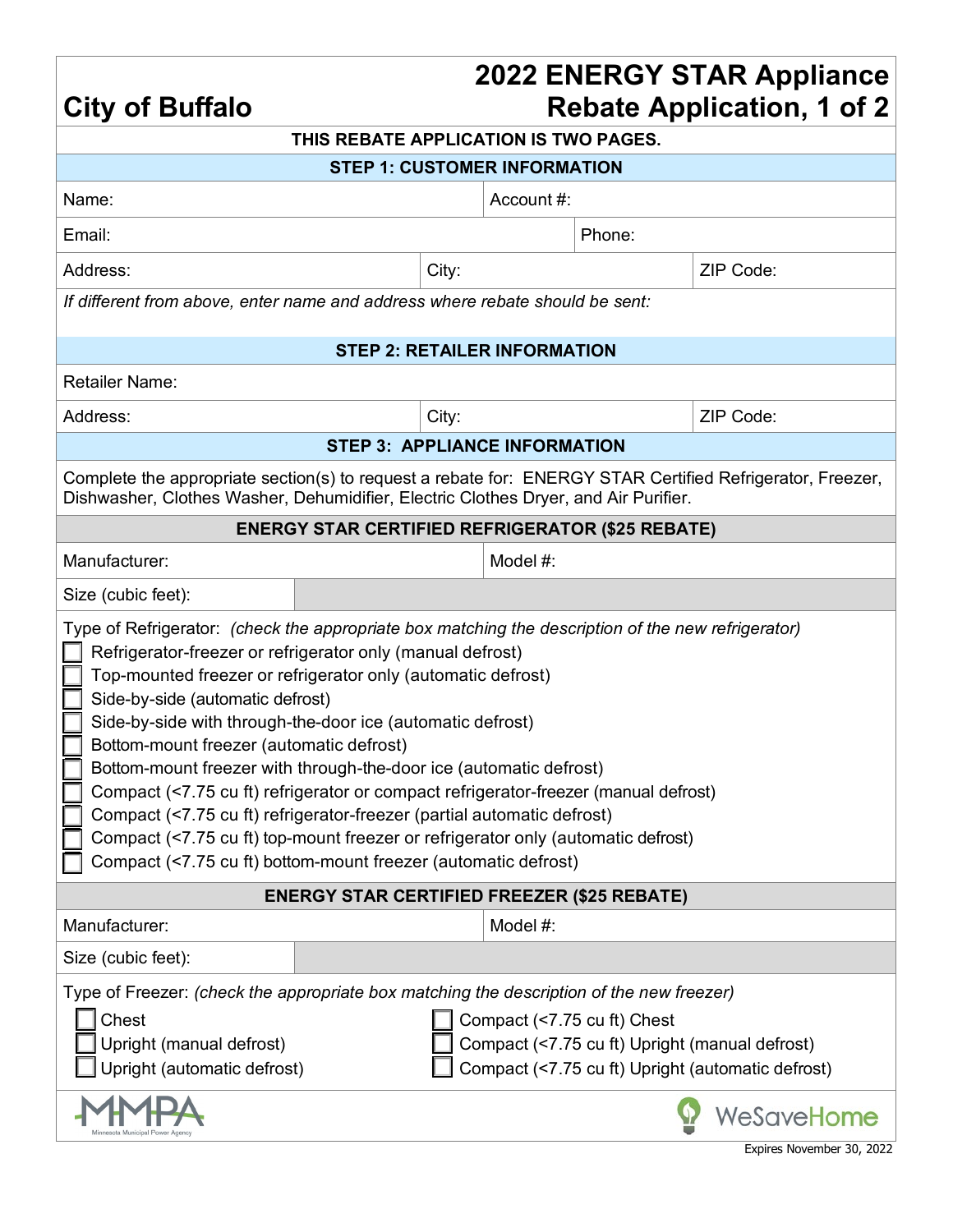**City of Buffalo**

### **2022 ENERGY STAR Appliance Rebate Application, 2 of 2**

| <b>ENERGY STAR CERTIFIED DISHWASHER (\$25 REBATE)</b>                                                                                                                                                                                                                                                               |                                                           |                                  |                  |                           |  |
|---------------------------------------------------------------------------------------------------------------------------------------------------------------------------------------------------------------------------------------------------------------------------------------------------------------------|-----------------------------------------------------------|----------------------------------|------------------|---------------------------|--|
| Manufacturer:                                                                                                                                                                                                                                                                                                       |                                                           | Model #:                         |                  |                           |  |
| Standard<br>Unit Size (check one):                                                                                                                                                                                                                                                                                  | Compact                                                   |                                  |                  |                           |  |
|                                                                                                                                                                                                                                                                                                                     |                                                           |                                  | Don't know       |                           |  |
|                                                                                                                                                                                                                                                                                                                     | <b>ENERGY STAR CERTIFIED CLOTHES WASHER (\$25 REBATE)</b> |                                  |                  |                           |  |
| Manufacturer:                                                                                                                                                                                                                                                                                                       | Model #:                                                  |                                  |                  | Size (cu ft):             |  |
| Clothes Washer Type (check one):                                                                                                                                                                                                                                                                                    | Front-loading                                             | Top-loading                      |                  |                           |  |
| Water Heater Type (check one):                                                                                                                                                                                                                                                                                      | Electric                                                  | <b>Natural Gas</b><br>Don't know |                  |                           |  |
| Clothes Dryer Type (check one):                                                                                                                                                                                                                                                                                     | Electric                                                  | Natural Gas<br>Don't know        |                  |                           |  |
|                                                                                                                                                                                                                                                                                                                     | <b>ENERGY STAR CERTIFIED DEHUMIDIFIER (\$25 REBATE)</b>   |                                  |                  |                           |  |
| Manufacturer:                                                                                                                                                                                                                                                                                                       |                                                           | Model #:                         |                  |                           |  |
| Capacity (pints/day):                                                                                                                                                                                                                                                                                               | Energy Factor (L/kWh):                                    |                                  |                  |                           |  |
| <b>ENERGY STAR CERTIFIED ELECTRIC CLOTHES DRYER (\$25 REBATE)</b>                                                                                                                                                                                                                                                   |                                                           |                                  |                  |                           |  |
| Manufacturer:                                                                                                                                                                                                                                                                                                       |                                                           | Model #:                         |                  |                           |  |
| Size (cu ft):                                                                                                                                                                                                                                                                                                       | (must be 4.4 cu ft or greater)                            |                                  |                  |                           |  |
|                                                                                                                                                                                                                                                                                                                     | <b>ENERGY STAR CERTIFIED AIR PURIFIER (\$50 REBATE)</b>   |                                  |                  |                           |  |
| Manufacturer:                                                                                                                                                                                                                                                                                                       |                                                           | Model #:                         |                  |                           |  |
| Capacity (CFM, cubic feet per minute):                                                                                                                                                                                                                                                                              |                                                           |                                  |                  |                           |  |
|                                                                                                                                                                                                                                                                                                                     | STEP 4: ATTACH NECESSARY DOCUMENTATION                    |                                  |                  |                           |  |
| For each appliance for which you are requesting a rebate, you must attach the following.<br>Copy of dated sales receipt showing Manufacturer and Model Number for each appliance<br>Copy of yellow EnergyGuide label with ENERGY STAR logo (exceptions: Dehumidifier, Clothes Dryer,<br>$\Box$<br>and Air Purifier) |                                                           |                                  |                  |                           |  |
| If you are also applying for the Recycling Bonus Rebate, please attach a copy of the Recycling Bonus<br>Rebate Application and necessary documentation.                                                                                                                                                             |                                                           |                                  |                  |                           |  |
| <b>STEP 5: CUSTOMER SIGNATURE</b>                                                                                                                                                                                                                                                                                   |                                                           |                                  |                  |                           |  |
| I hereby certify that information on rebate application is accurate. I have read rebate instructions and<br>agree that MMPA may verify information provided.                                                                                                                                                        |                                                           |                                  |                  |                           |  |
| X                                                                                                                                                                                                                                                                                                                   |                                                           |                                  | Date (mm/dd/yy): |                           |  |
| FOR MMPA UTILITY USE ONLY. DO NOT WRITE IN THIS AREA.<br><b>Approved By:</b><br>Date (mm/dd/yy):<br>Rebate (\$):                                                                                                                                                                                                    |                                                           |                                  |                  |                           |  |
|                                                                                                                                                                                                                                                                                                                     |                                                           |                                  |                  |                           |  |
|                                                                                                                                                                                                                                                                                                                     |                                                           |                                  |                  | WeSaveHome                |  |
|                                                                                                                                                                                                                                                                                                                     |                                                           |                                  |                  | Expires November 30, 2022 |  |